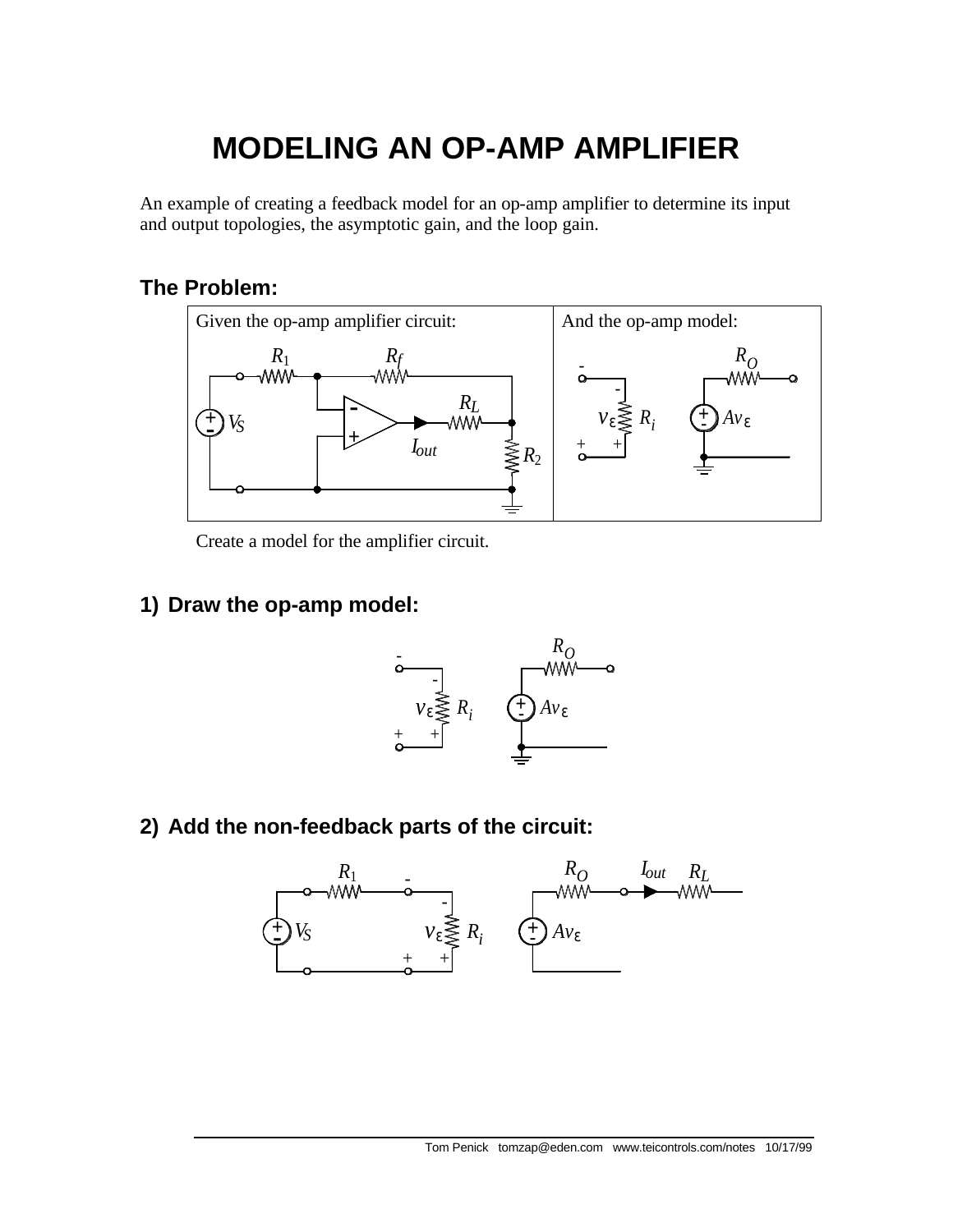**3) Draw the (empty) feedback box and connect to the circuit:**



Note that the ground wires connect at the bottom of the feedback box. At this point it can be determined that the amplifier topology is parallel input, series output by observing the manner in which the feedback box is connect to the circuit.

## **4) Draw the feedback circuit by itself:**



## **5) Determine the components for the feedback box of step 3:**

a) Consider circuit 4b with the current source removed. What is *seen* at the terminals where the source was removed? Since  $v_{\varepsilon}$  is very small compared to  $Av_{\varepsilon}$ , we can set  $v_{\varepsilon} = 0$ .



This circuit becomes the input (right hand) side of the feedback box.

b) Consider circuit 4b with the voltage source removed. What is *seen* at the terminals where this source was removed?



This is the Norton equivalent and it becomes the output (left hand) side of the feedback box.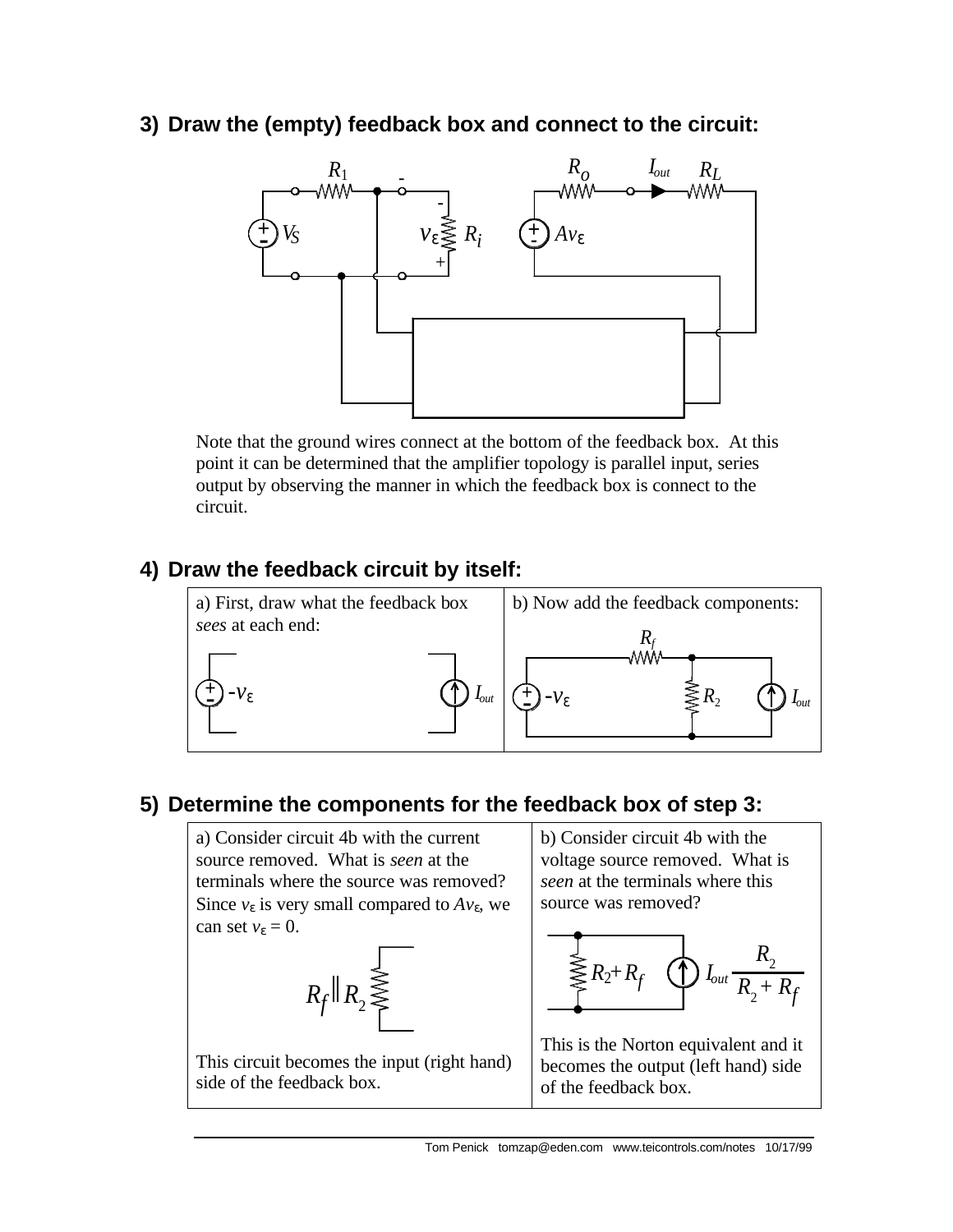**6) Add the above circuits to the feedback box to complete the amplifier model:**



In further analysis, it may be helpful if the input feedback circuit is a Norton equivalent in the case of a parallel input amplifier like this one, or a Thèvenin equivalent in the case of a series input amplifier.

## **7) Finding the asymptotic gain** *G¥***:**

The gain of the circuit is defined as  $G = \frac{I_{out}}{I}$ *S*  $G = \frac{I}{I}$ *V*  $=\frac{I_{out}}{I}$ .

Under asymptotic conditions, no current flows through  $R_i$ , and since  $v_{\varepsilon} = 0$ , no current flows through  $(R_2+R_f)$  either. Therefore, all of the current from the feedback current source must flow through  $R_1$ . So the voltage across  $R_1$  must be equal and of opposite sign to the voltage *VS*. Therefore we can say:

$$
V_s = -\frac{I_{out}R_2}{R_2 + R_f}R_1
$$

Solving this expression for  $I_{out}/V_S$  we get the asymptotic gain:

$$
G_{\infty} = \frac{I_{out}}{V_S} = -\frac{R_2 + R_f}{R_1 R_2}
$$